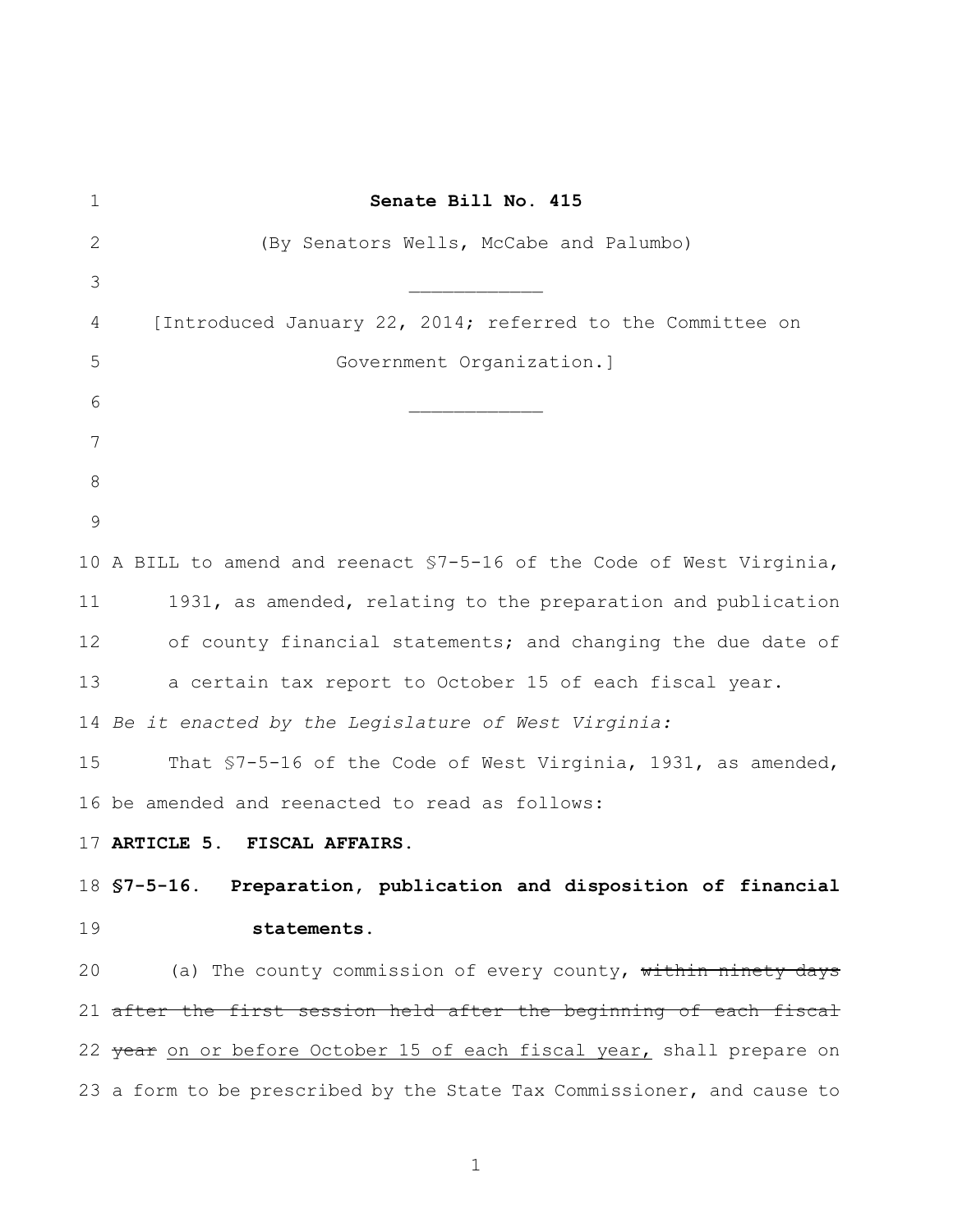be published, a statement revealing: (1) The receipts and expenditures of the county during the previous fiscal year arranged under descriptive headings; (2) the name of each firm, corporation and person who received more than \$50 from any fund during the previous fiscal year, together with the amount received and the purpose for which paid; and (3) all debts of the county, the purpose for which each debt was contracted, its due date and to what date the interest thereon has been paid. The statement shall be published as a Class I-0 legal advertisement in compliance with 10 the provisions of article three, chapter fifty-nine of this code, and the publication area for such publication shall be the county: *Provided,* That all salaries, receipts and expenditures to all county employees by office or department may be published in the aggregate.

 (b) The county commission shall transmit to any resident of the county requesting the same a copy of the published statement for the fiscal year designated, supplemented by a list of the names of each firm, corporation and person who received less than \$50 from any fund during such fiscal year showing the amount paid to each, the purpose for which paid and an itemization of the salaries, receipts and expenditures to all county employees by office or department otherwise published in the aggregate.

 (c) If a county commission willfully fails or refuses to 24 perform the duties hereinbefore named, every member of the